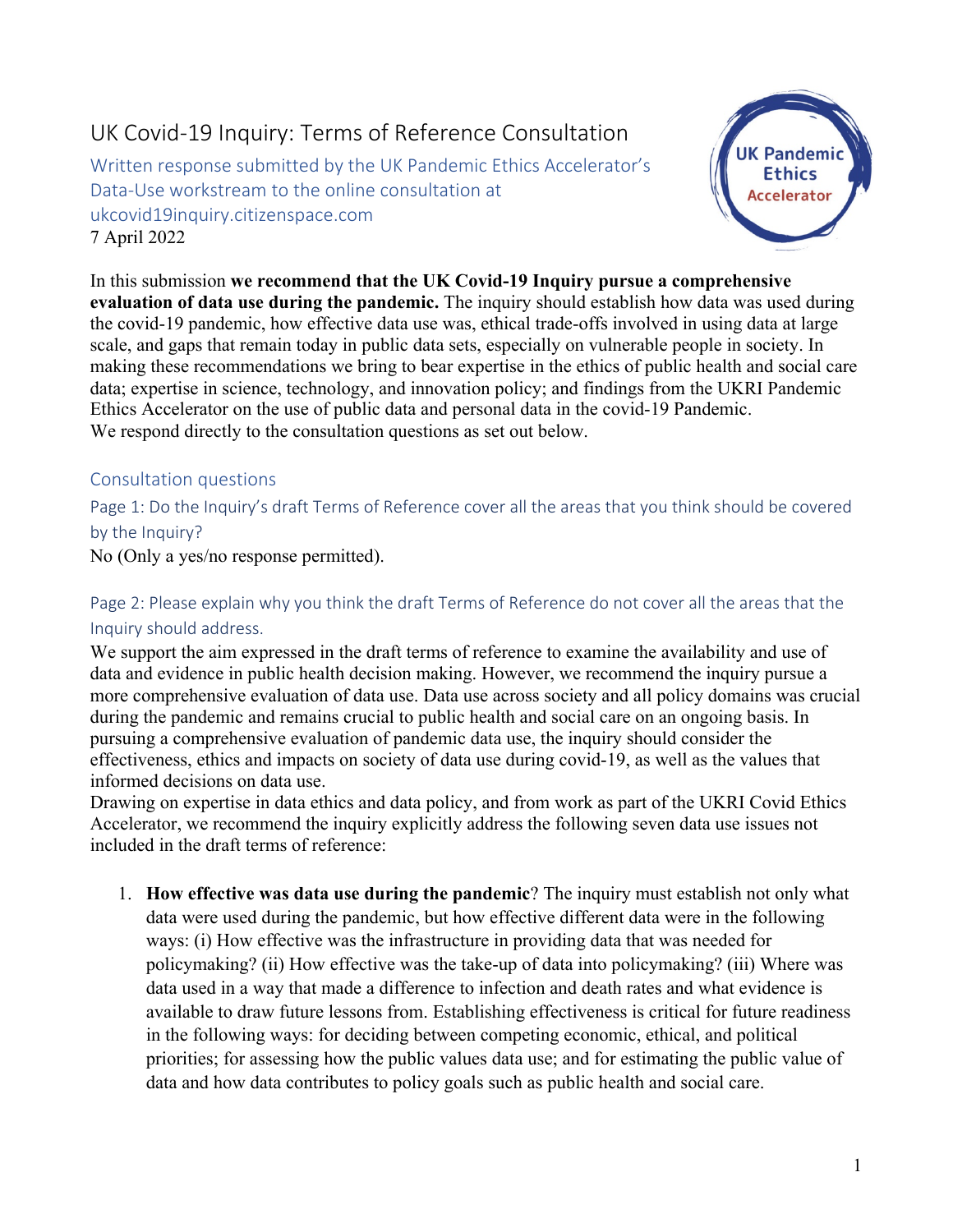- 2. **What gaps were there in the availability and quality of data necessary to protect vulnerable groups missing at the start of the pandemic? What gaps remain in this data two years on?** The UK government today still does not understand who exactly is in care homes and domiciliary care, where they are and for what duration of time. The inquiry must seek to (a) understand how data systems continue to neglect some vulnerable groups and (b) locate where new or improved accountability structures tied to how data is used might address issues of whose lives are saved and whose are not in public health emergencies.
- 3. **Who was asked for ethical advice about data use**? In recent years governments have established various regulations and information governance regimes around good data use. The inquiry should establish how these were used during the pandemic and how ethical advice was used to inform decision making about the commissioning, design, and ongoing governance of data use? Also, what ethical values were at stake when ethical issues arose? Did people impacted by data-informed decisions have a say in how data was used? Who should be involved in future ethical discussions and decisions?
- 4. **What were the value judgements and ethical assumptions made in pandemic data-use? What trade-offs were involved**? At the start of the pandemic many of the usual checks and balances used to safeguard individuals' data and privacy were relaxed in order to expand data systems for tracking disease and human activity. It seems logical that this has helped. For instance, epidemiological studies of the NHS Covid App have shown it had some impact on curbing the spread of the disease. But we still don't know the full extent of undesired or unforeseen second-order and long-term impacts of public health interventions.
- 5. **When will emergency regulations that have enabled data use at scale end?** To allow rapid data sharing and linking, some of the rules designed to ensure private data is protected were relaxed. For instance research practices that placed a premium on patient privacy have been traded for fast-flowing data. With little fanfare, these changes shift power relationships between citizens, researchers, companies and the state. The inquiry must establish which measures have been ended and procedures for systematically scrutinising and decommissioning emergency measures still in place.
- 6. **Did public trust in government and NHS data use diminish during covid-19?** The inquiry will play an important role in maintaining trust in data and the organisations that control data as well as rebuilding trust where it has been lost*.* Precisely accounting for shifts in trust is difficult. However, it is likely that controversies such as the poor design of the original NHS covid app and secret no-bid contracts with technology firms have impacted some people's trust in data use by government and the NHS. The inquiry should aim to establish where shifts in trust have happened and underlying rationale for these as a necessary first step for more robust data governance arrangements in future crises.
- 7. **What was the use of and public value of citizen collected data?** Throughout the crises, ordinary citizens played an important role contributing their own data to the population health trackers like the NHS covid app and symptom studies like the ZOE App. The inquiry must seek to establish lessons from both successes as well as failures, such as the difficulty of launching the first NHS covid-19 app. Also, as some publicly funded large scale epidemiological studies are shut down, the inquiry should establish the usefulness, or not, of citizen data in tracking emerging variants of concern and new public health risks.